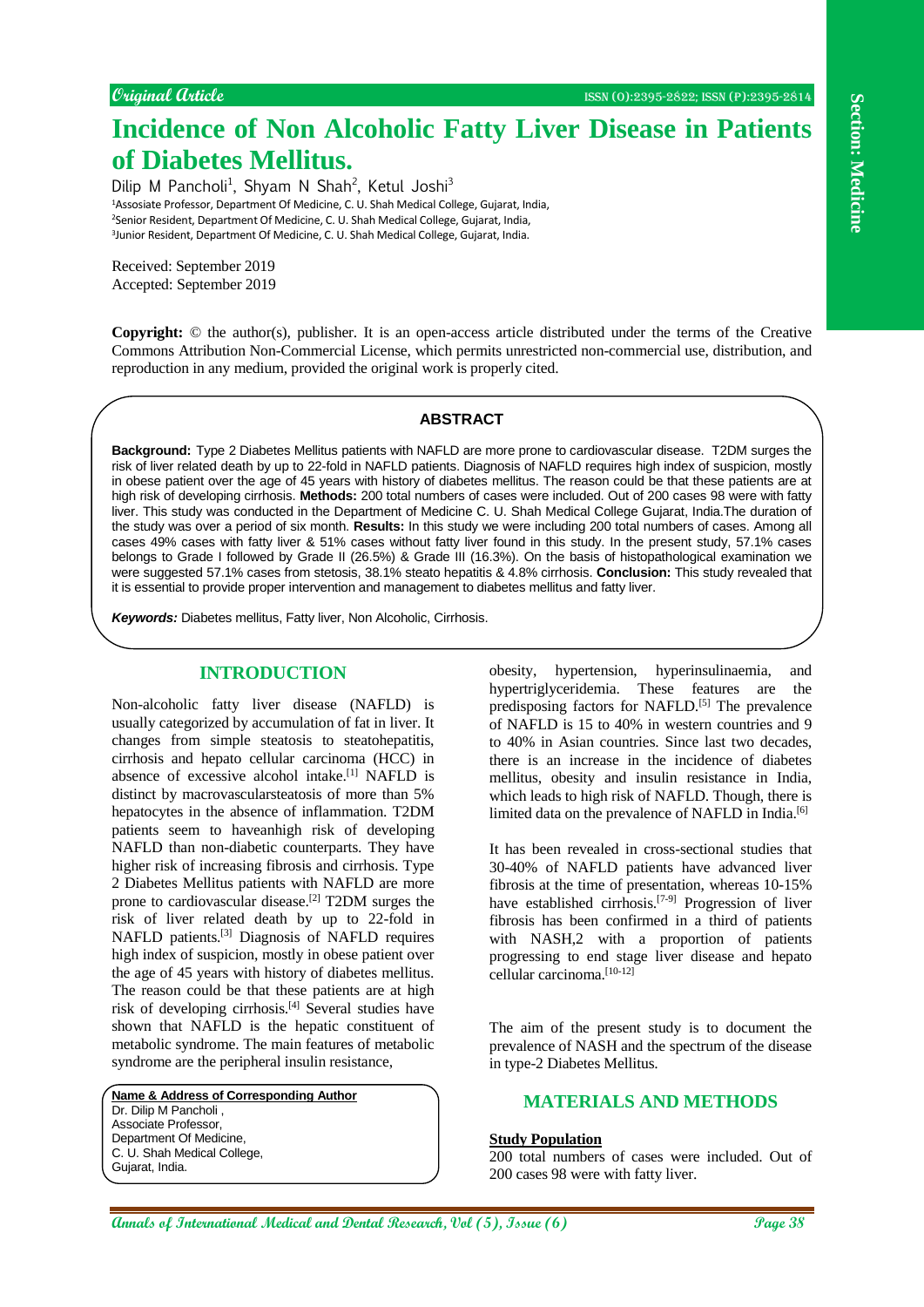#### **Study Area**

This study was conducted in the Department of Medicine C. U. Shah Medical College Gujarat, India.

#### **Study Duration**

The duration of the study was over a period of six month.

#### **Data Collection**

After obtaining informed consent from each patient, a detailed clinical history and physical examination along with laboratory investigations were conducted. All the patients were subjected to blood sugar (fasting and PP), Blood urea and serum creatinine, routine urine examination, liver function tests, lipid profile, HBs Ag, Anti HCV, USG (Abdomen). In a subset of patients liver biopsy was also done.

#### **Data Analysis**

Data were analyzed by using Microsoft excel.

### **RESULTS**

In this study we were including 200 total numbers of cases. Among all cases 49% cases with fatty liver & 51% cases without fatty liver found in this study. In the present study, 57.1% cases belongs to Grade I followed by Grade II (26.5%%) & Grade III (16.3%). On the basis of histopathological examination we were suggested 57.1% cases from stetosis, 38.1% steato hepatitis & 4.8% cirrhosis.

|                 |  |  |  | Table 1: Distribution of Cases According To |  |
|-----------------|--|--|--|---------------------------------------------|--|
| Diagnosis.      |  |  |  |                                             |  |
| <b>Diamosis</b> |  |  |  | $N_0$ Of $C_{0000}$ Dependence              |  |

| <b>Diagnosis</b>           | <b>No. Of Cases</b> | Percentage |
|----------------------------|---------------------|------------|
| With Fatty Liver           | 98                  | 49%        |
| <b>Without Fatty Liver</b> | 102                 | 51%        |
| Total                      | 200                 | 100%       |



**Figure 1: This Chart Showing Distribution of Cases According To Diagnosis.**

| Table 2: Distribution of Cases According |        |            | Tо |
|------------------------------------------|--------|------------|----|
| Grading.                                 |        |            |    |
| <b>Grading Of Fatty</b>                  | No. Of | Percentage |    |

 $\overline{1}$ 

| <b>Graung Of Patty</b> | 110. UI      | т сгениаче |
|------------------------|--------------|------------|
| <b>Liver</b>           | <b>Cases</b> |            |
| Grade I                | 56           | 57.1%      |
| Grade Ii               | 26           | 26.5%      |
| Grade Iii              | 16           | 16.3%      |
| Total                  | 98           | 100%       |

**Table 3: Distribution of Cases According To Hp Abnormality.**

| <b>Type Of Hp</b>  | No. Of       | <b>Percentage</b> |
|--------------------|--------------|-------------------|
| <b>Abnormality</b> | <b>Cases</b> |                   |
| <b>Steatosis</b>   | 24           | 57.1%             |
| Steato Hepatitis   | 16           | 38.1%             |
| Cirrhosis          |              | 4.8%              |
| Total              |              | 100%              |



**Figure 2: This Graph Showing Distribution Of Cases According To Grading.**



**Figure 3: This Graph Showing Distribution of Cases According To Hp Abnormality.**

## **DISCUSSION**

The present study found, the commonness of fatty liver in type 2 diabetes was 48.61% by ultrasound examination. In our study, ultrasound was very effective in diagnosing fatty liver. It has been reported that the sensitivity and specificity of ultrasound is 83% and 100%, respectively. Though, CT scan and other imaging modalities are similar in sensitivity and specificity but more costly than ultrasound. Therefore, this study used ultrasonography in the diagnosis of fatty liver. Since NASH is diagnosed histologically and changes are precisely reflected in imaging studies, but still liver biopsy remains the gold standard in diagnosis of NASH. This study had performed liver biopsy in those patients with grade 2 and grade 3 fatty liver on USG examination. It was found that in majority of patients with NAFLD had mild steatosis (57%) whereas advanced changes being found only in a minority. NASH was present in 38% and cirrhosis in 4.7%. Increased incidences of liver disease in diabetes mellitus had been observed more than half a century ago. It had been reported earlier that fatty changes in the liver is closely related with diabetes.